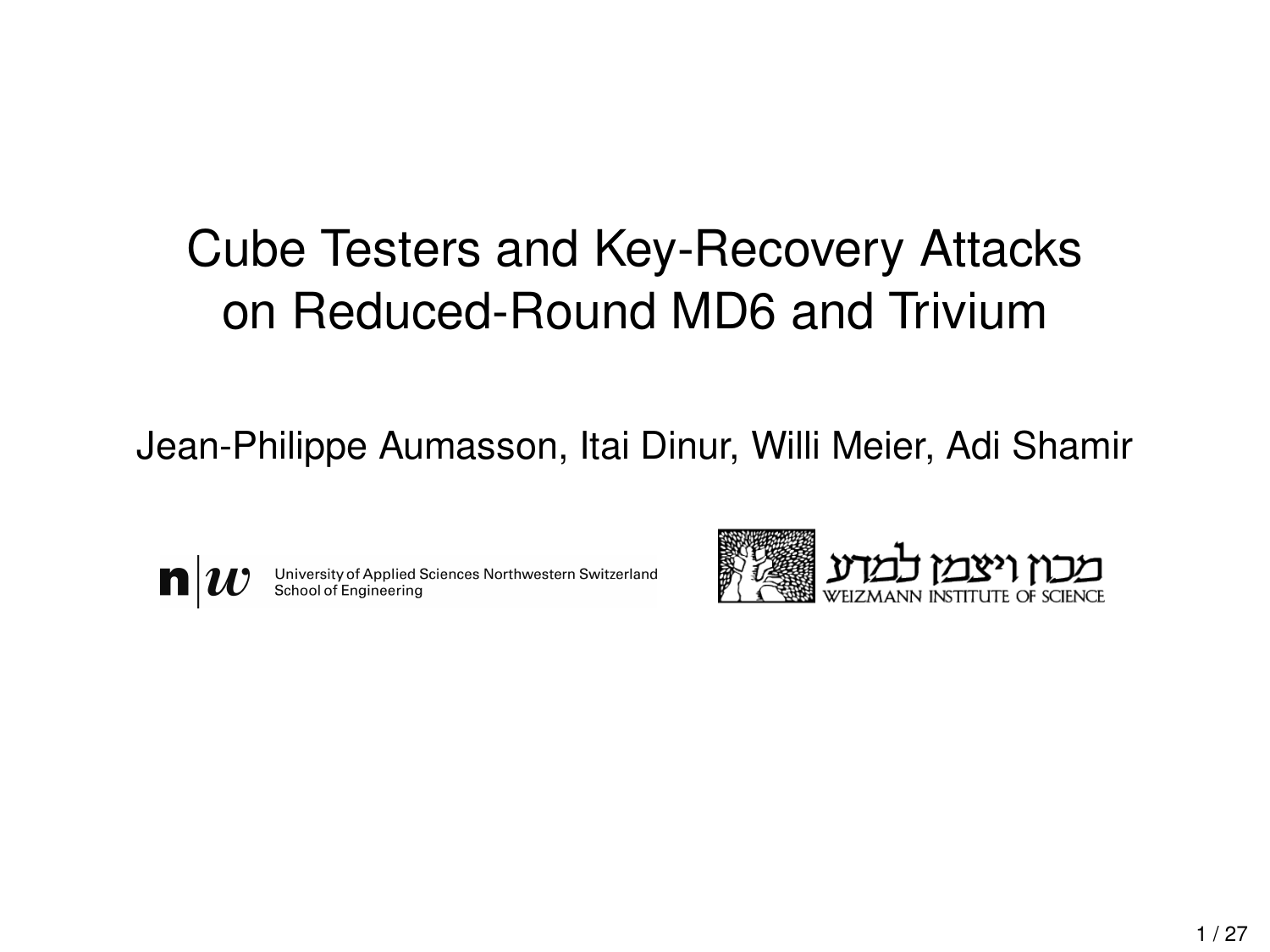## Cube attacks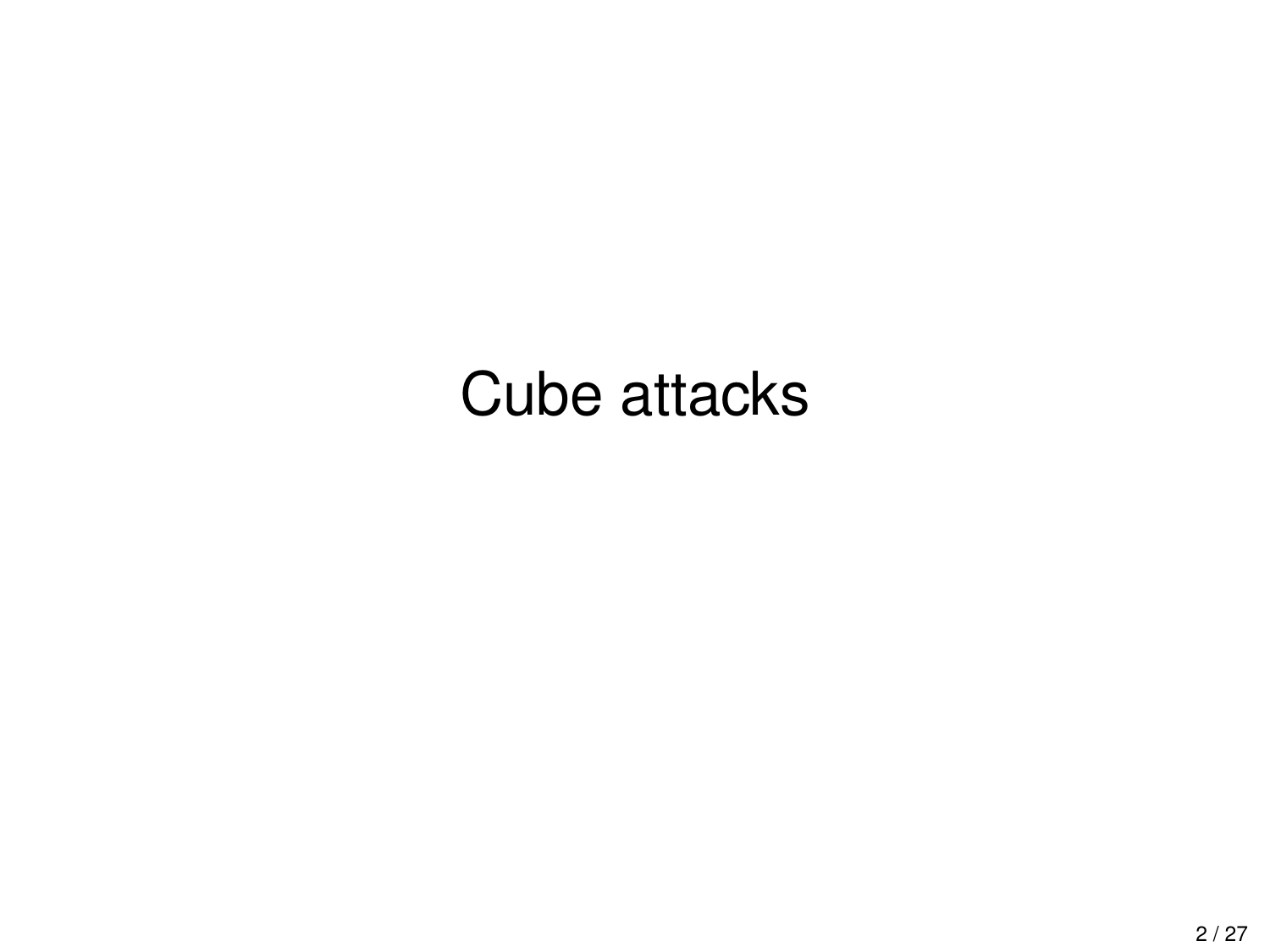### Timeline

**Aug 08**: Shamir presents cube attacks at CRYPTO

**Sep 08**: Dinur/Shamir paper on ePrint, attack on 771-round Trivium

**Oct 08**: cube attacks reported on 14-round MD6

**Oct 08**: cube testers reported on 18-round MD6

**Dec 08**: Dinur/Shamir paper accepted to EUROCRYPT

**Jan 09**: cube testers reported on Shabal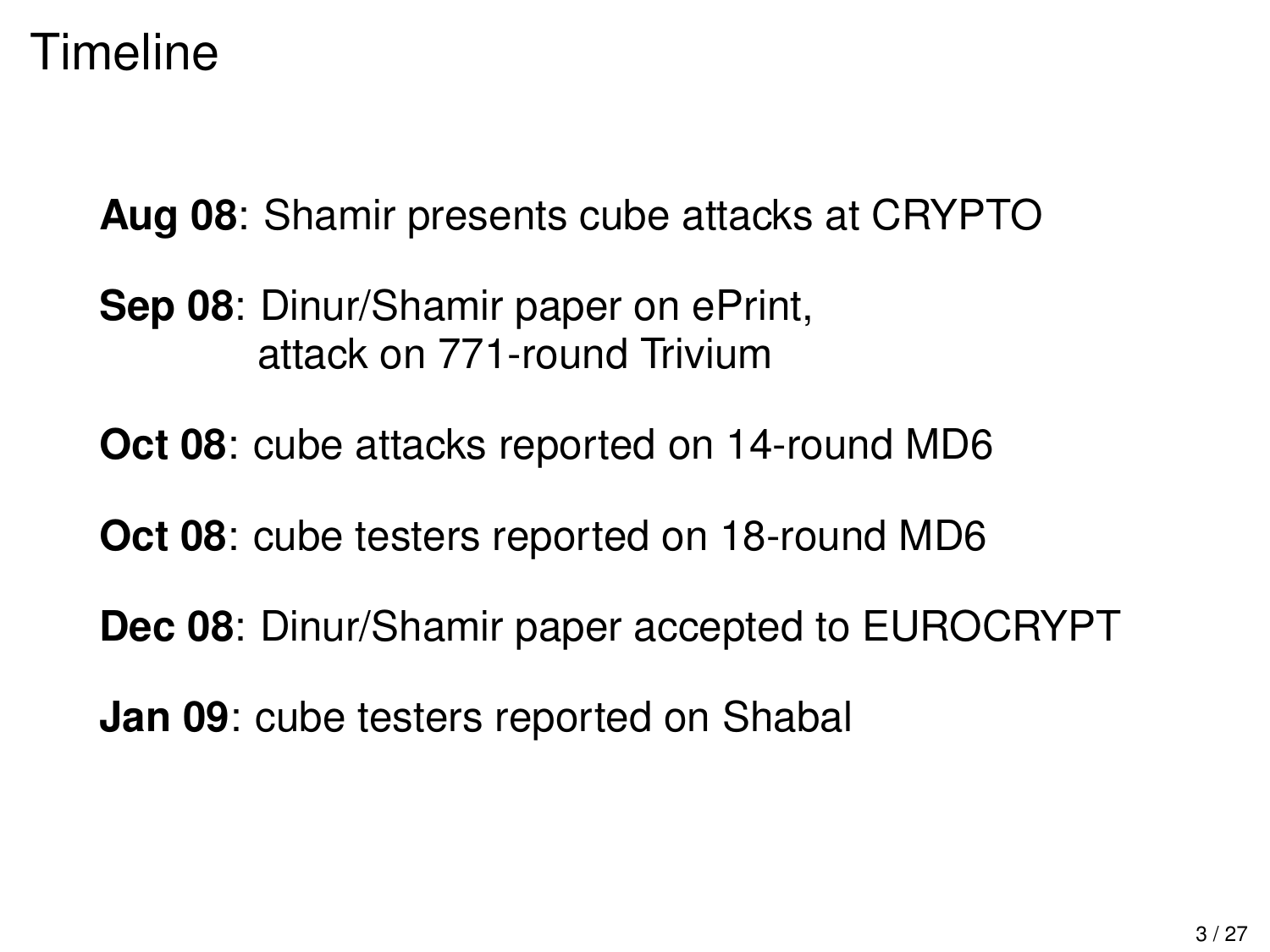### Cube attacks in a nutshell

Can attack any primitive with **secret and public variables**

- $\triangleright$  keyed hash functions
- $\triangleright$  stream ciphers
- $\blacktriangleright$  block ciphers
- $\triangleright$  MACs

Target algorithms with **low-degree** components

- $\triangleright$  stream ciphers based on low-degree NFSR
- $\triangleright$  hash functions with only XORs and a few ANDs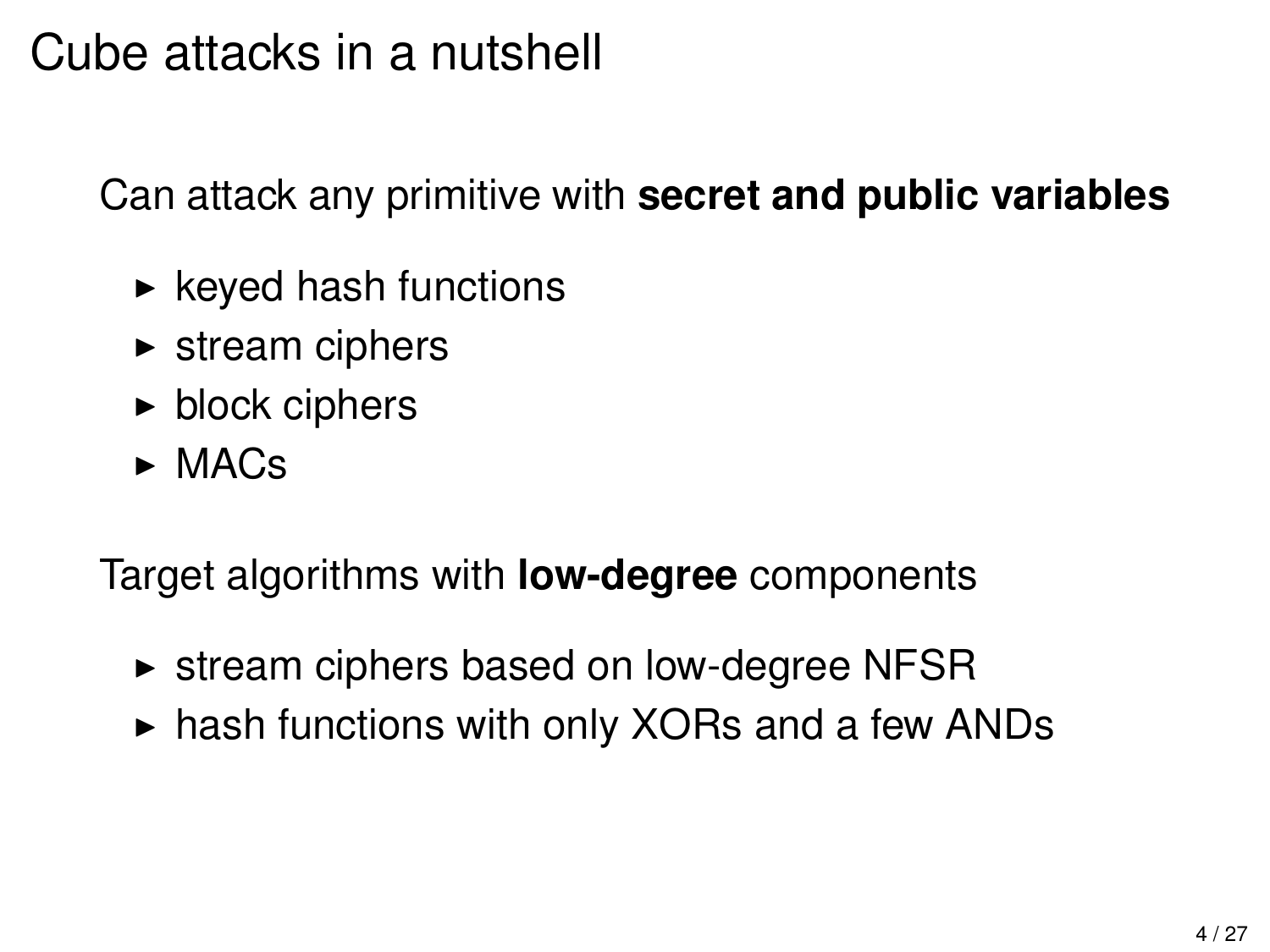### Cube attacks in a nutshell

Requirements of the attacker:

- **P** only **black-box access** to the function
- $\blacktriangleright$  negligible memory

Cube attacks work in 2 phases

- **Precomputation:** chosen keys and chosen IVs
- ▶ online: fixed unknown key and chosen IVs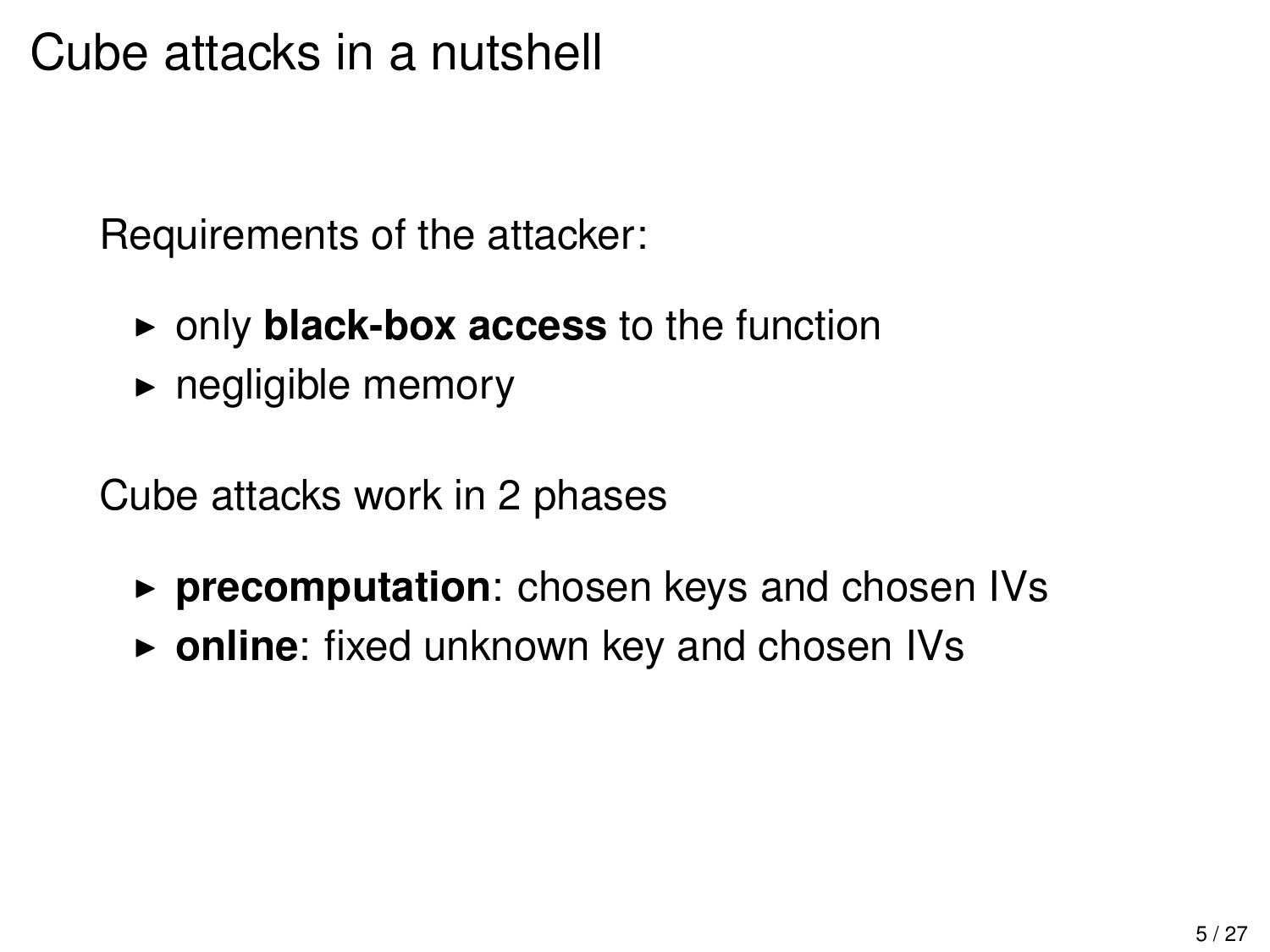Any function  $f: \{0,1\}^m \mapsto \{0,1\}^m$ admits an **algebraic normal form** (ANF) Example:  $f: \{0, 1\}^{10} \mapsto \{0, 1\}^4$  $f_1(x) = x_1x_2 + x_2x_8x_9 + x_3x_4x_5x_6x_7$ 

$$
f_2(x) = x_2x_4 + x_6x_8x_9 + x_5x_6x_7x_8x_9x_{10}
$$
  
\n
$$
f_3(x) = 1
$$
  
\n
$$
f_4(x) = 1 + x_1 + x_3 + x_5
$$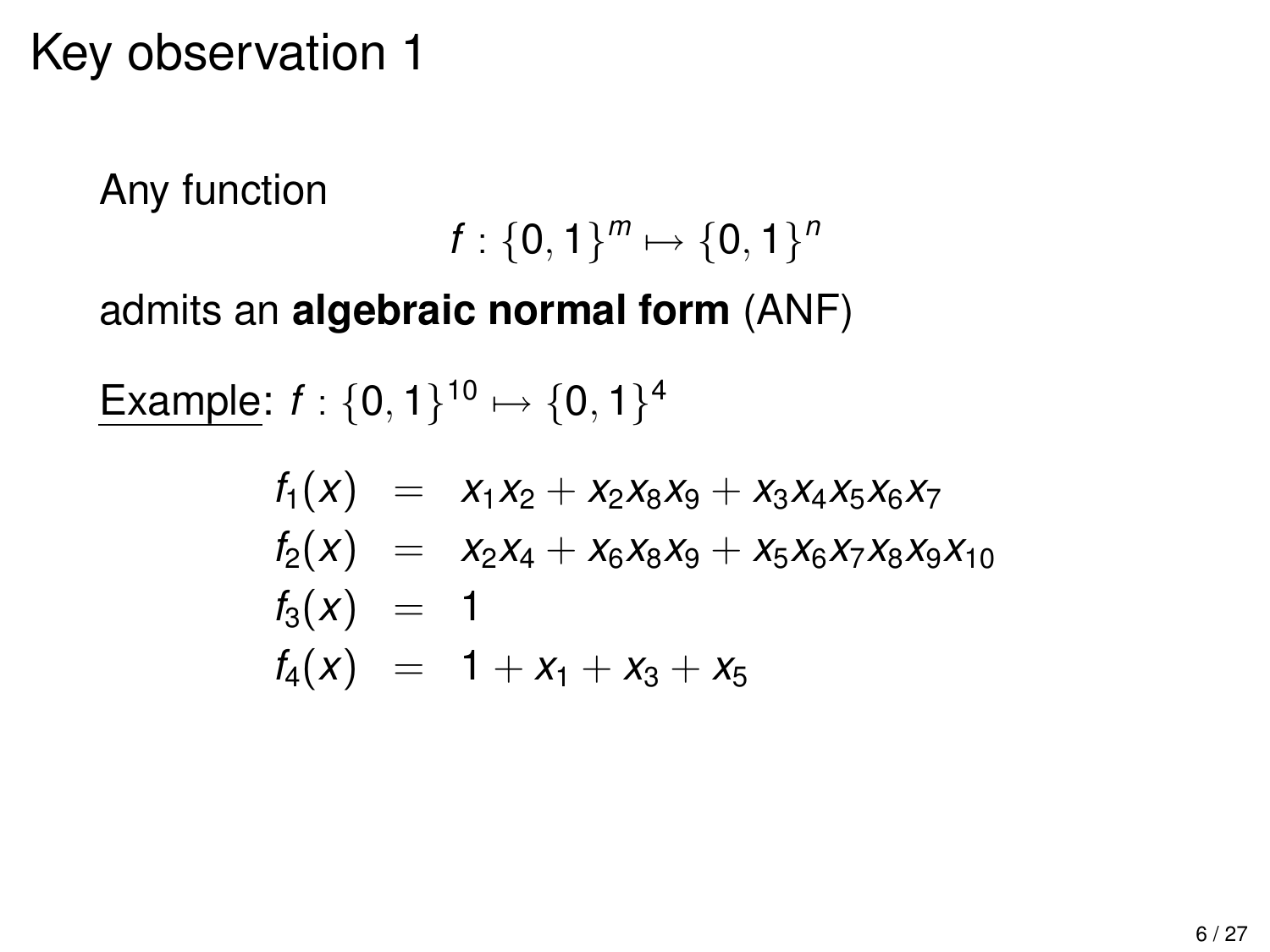#### **Computation of the largest monomial's coefficient**

$$
f(x_1, x_2, x_3, x_4) = x_1 + x_3 + x_1x_2x_3 + x_1x_2x_4
$$
  
=  $x_1 + x_3 + x_1x_2x_3 + x_1x_2x_4 + 0 \times x_1x_2x_3x_4$ 

Sum over all values of  $(x_1, x_2, x_3, x_4)$ :

 $f(0, 0, 0, 0) + f(0, 0, 0, 1) + f(0, 0, 1, 0) + \cdots + f(1, 1, 1, 1) = 0$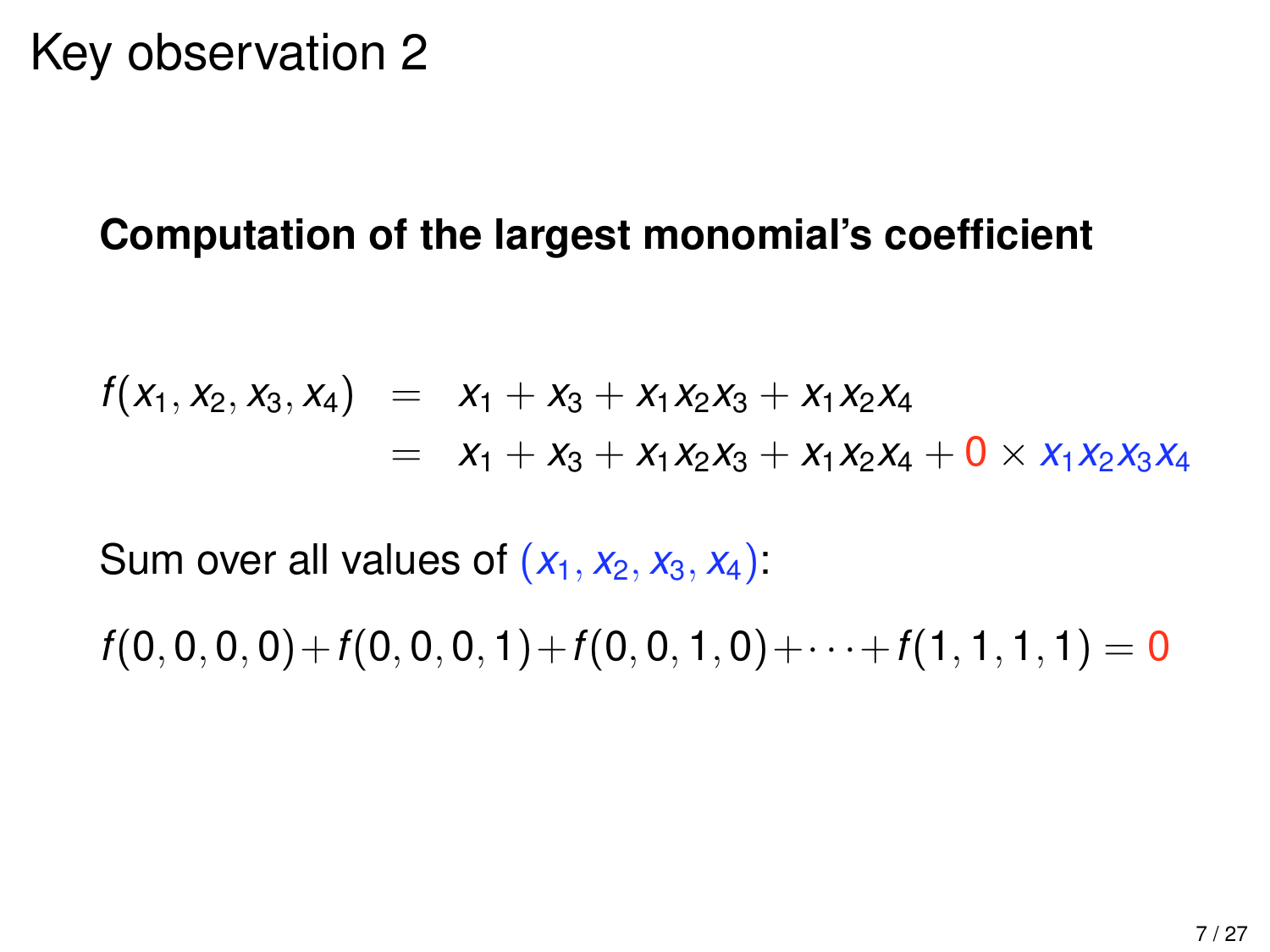#### **Evaluation of factor polynomials**

$$
f(x_1, x_2, x_3, x_4) = x_1 + x_3 + x_1x_2x_3 + x_1x_2x_4
$$
  
=  $x_1 + x_3 + x_1x_2(x_3 + x_4)$ 

Fix  $x_3$  and  $x_4$ , sum over all values of  $(x_1, x_2)$ :

 $\sum$  *f*(*x*<sub>1</sub>, *x*<sub>2</sub>, *x*<sub>3</sub>, *x*<sub>4</sub>) = 4 × *x*<sub>1</sub> + 4 × *x*<sub>3</sub> + 1 × (*x*<sub>3</sub> + *x*<sub>4</sub>) (*x*1,*x*2)∈{0,1} 2

 $= X_3 + X_4$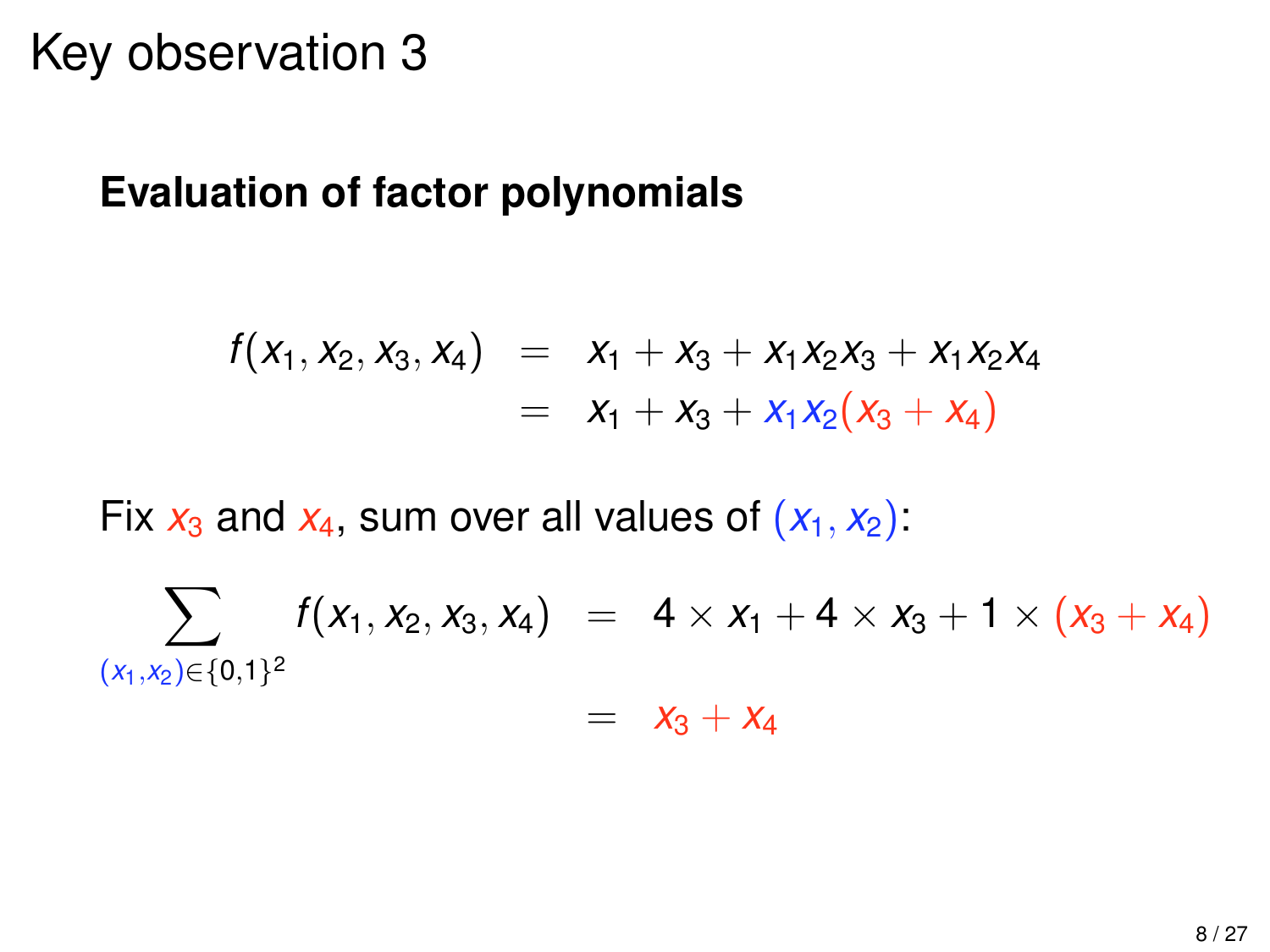#### **Evaluation of factor polynomials**

$$
f(x_1, x_2, x_3, x_4) = \cdots + x_1x_2(x_3 + x_4)
$$

Fix  $x_3$  and  $x_4$ , sum over all values of  $(x_1, x_2)$ :

$$
\sum_{(x_1,x_2)\in\{0,1\}^2} f(x_1,x_2,x_3,x_4) = x_3 + x_4
$$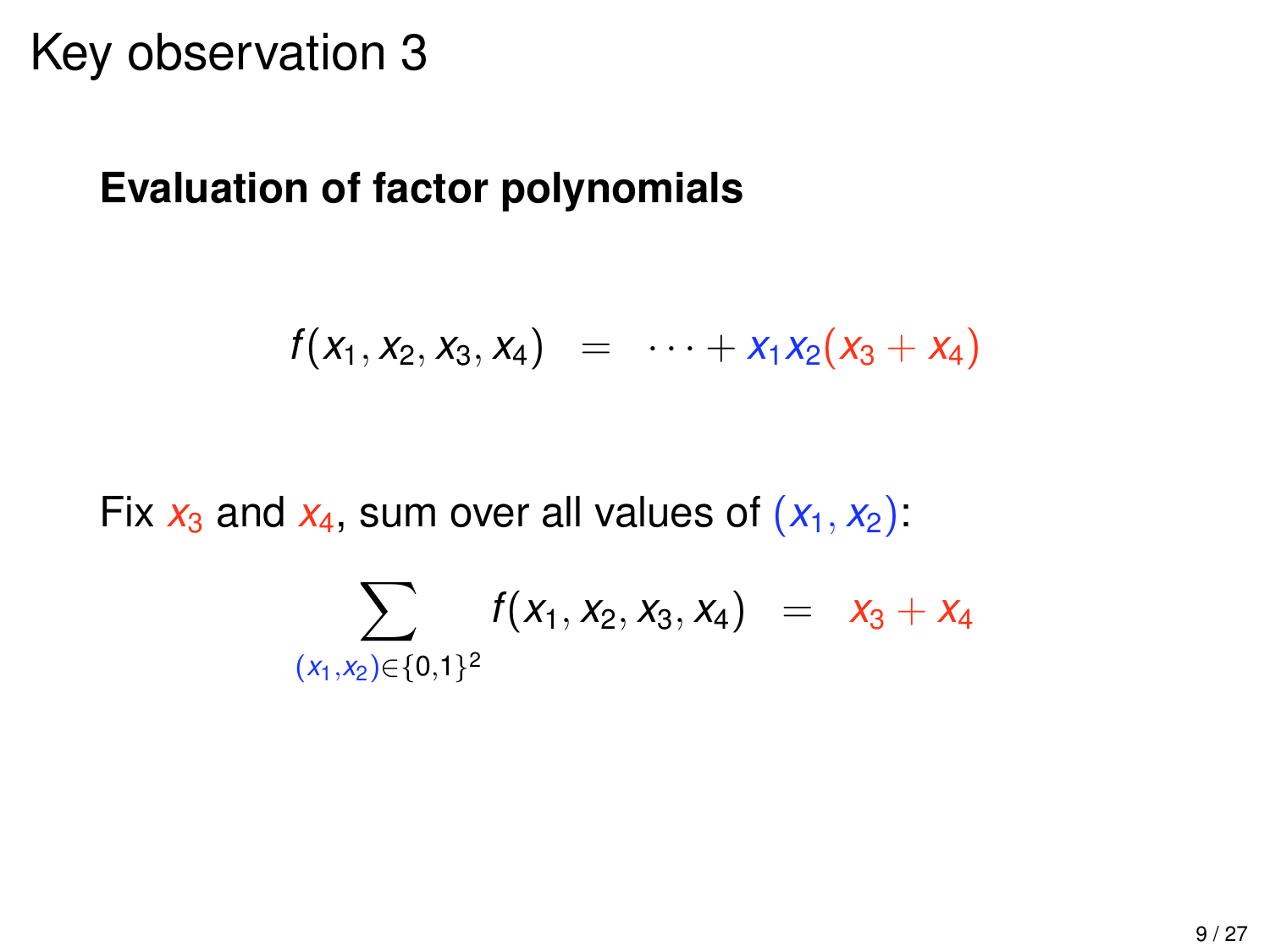### **Terminology**

$$
f(x_1, x_2, x_3, x_4) = x_1 + x_3 + x_1x_2(x_3 + x_4)
$$

 $(x_3 + x_4)$  is called the **superpoly** of the **cube**  $x_1x_2$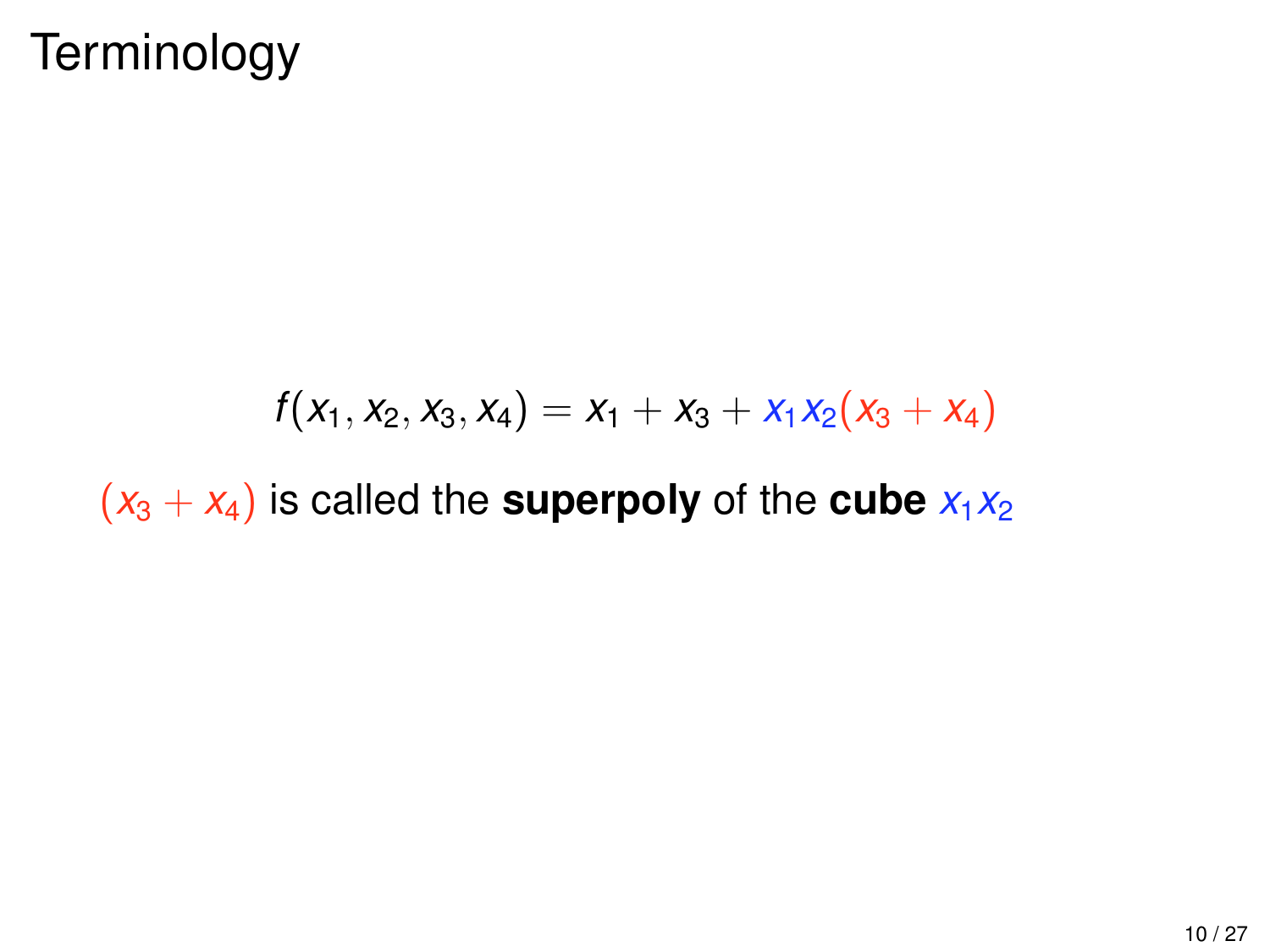### Evaluation of a superpoly

 $x_3$  and  $x_4$  fixed and unknown  $f(\cdot, \cdot, x_3, x_4)$  queried as a **black box** 

**ANF unknown**, except:  $x_1x_2$ 's superpoly is  $(x_3 + x_4)$ 

$$
f(x_1, x_2, x_3, x_4) = \cdots + x_1x_2(x_3 + x_4) + \cdots
$$

Query *f* to evaluate the superpoly:

$$
\sum_{(x_1,x_2)\in\{0,1\}^2} f(x_1,x_2,x_3,x_4)=x_3+x_4
$$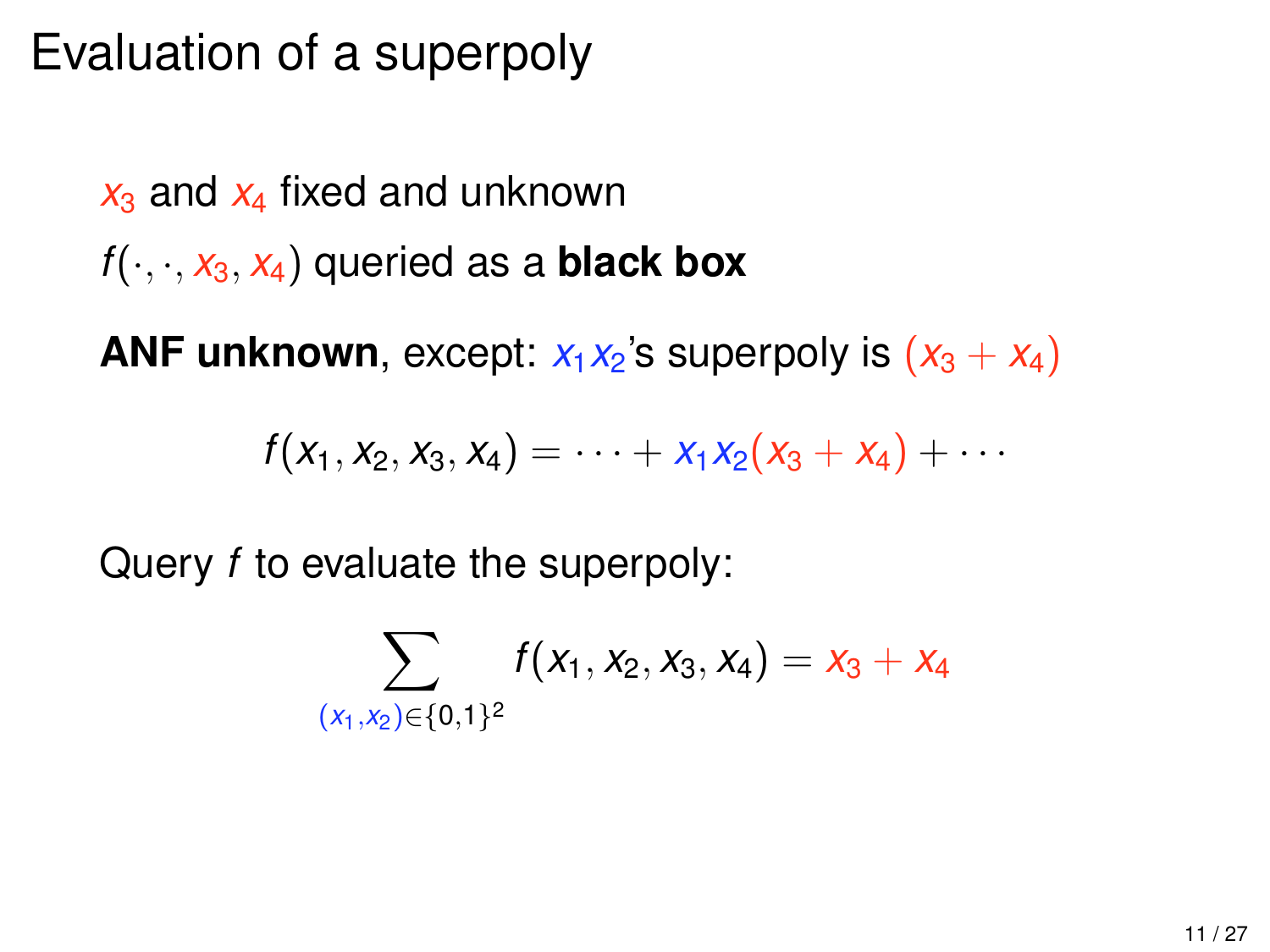### Key-recovery attack

On a stream cipher with key *k* and IV *v*

 $f : (k, v) \mapsto$  first keystream bit

**Offline**: find cubes with linear superpolys

$$
f(k, v) = \cdots + v_1 v_3 v_5 v_7 (k_2 + k_3 + k_5) + \cdots
$$
  
\n
$$
f(k, v) = \cdots + v_1 v_2 v_6 v_8 v_{12} (k_1 + k_2) + \cdots
$$
  
\n
$$
\cdots = \cdots
$$
  
\n
$$
f(k, v) = \cdots + v_3 v_4 v_5 v_6 (k_3 + k_4 + k_5) + \cdots
$$

(reconstruct the superpolys with linearity tests)

**Online:** evaluate the superpolys, solve the system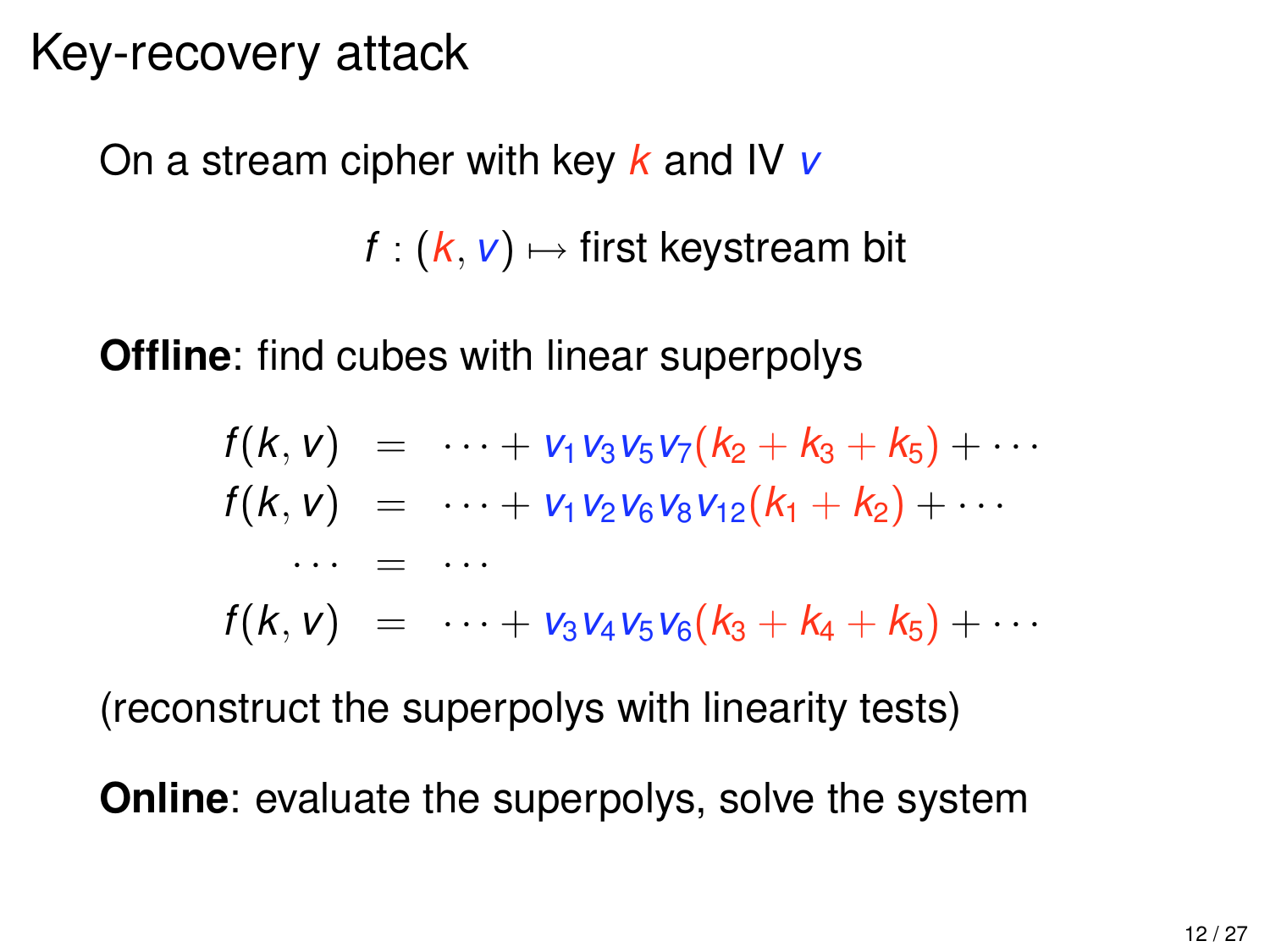# Cube testers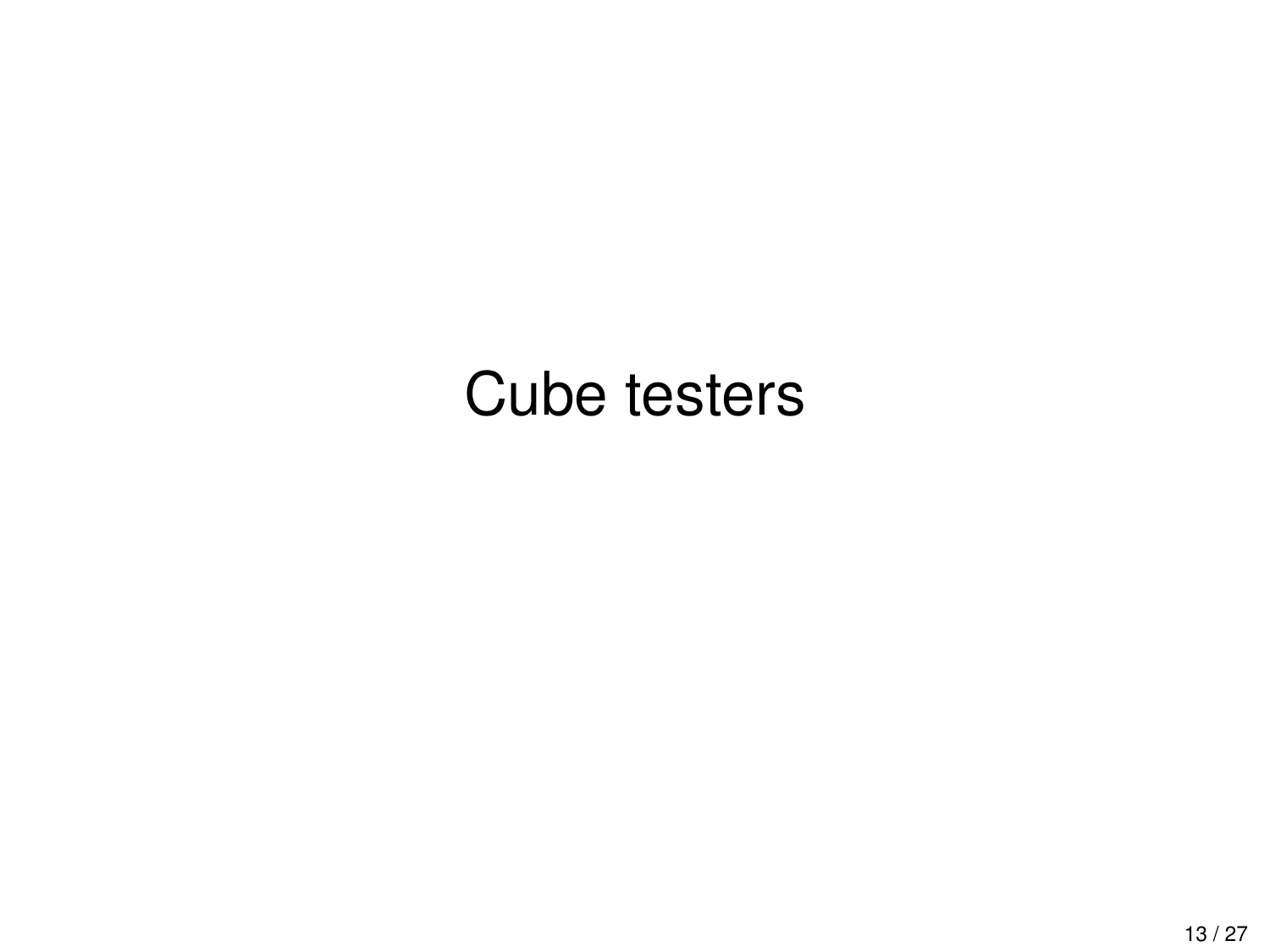### Cube testers in a nutshell

Like cube attacks:

- $\triangleright$  need only black-box access
- $\triangleright$  target primitives with secret and public variables and
- $\triangleright$  built on low-degree components

Unlike cube attacks:

- **P** give **distinguishers** rather than key-recovery
- $\blacktriangleright$  don't require low-degree functions
- **Performance in precomputation**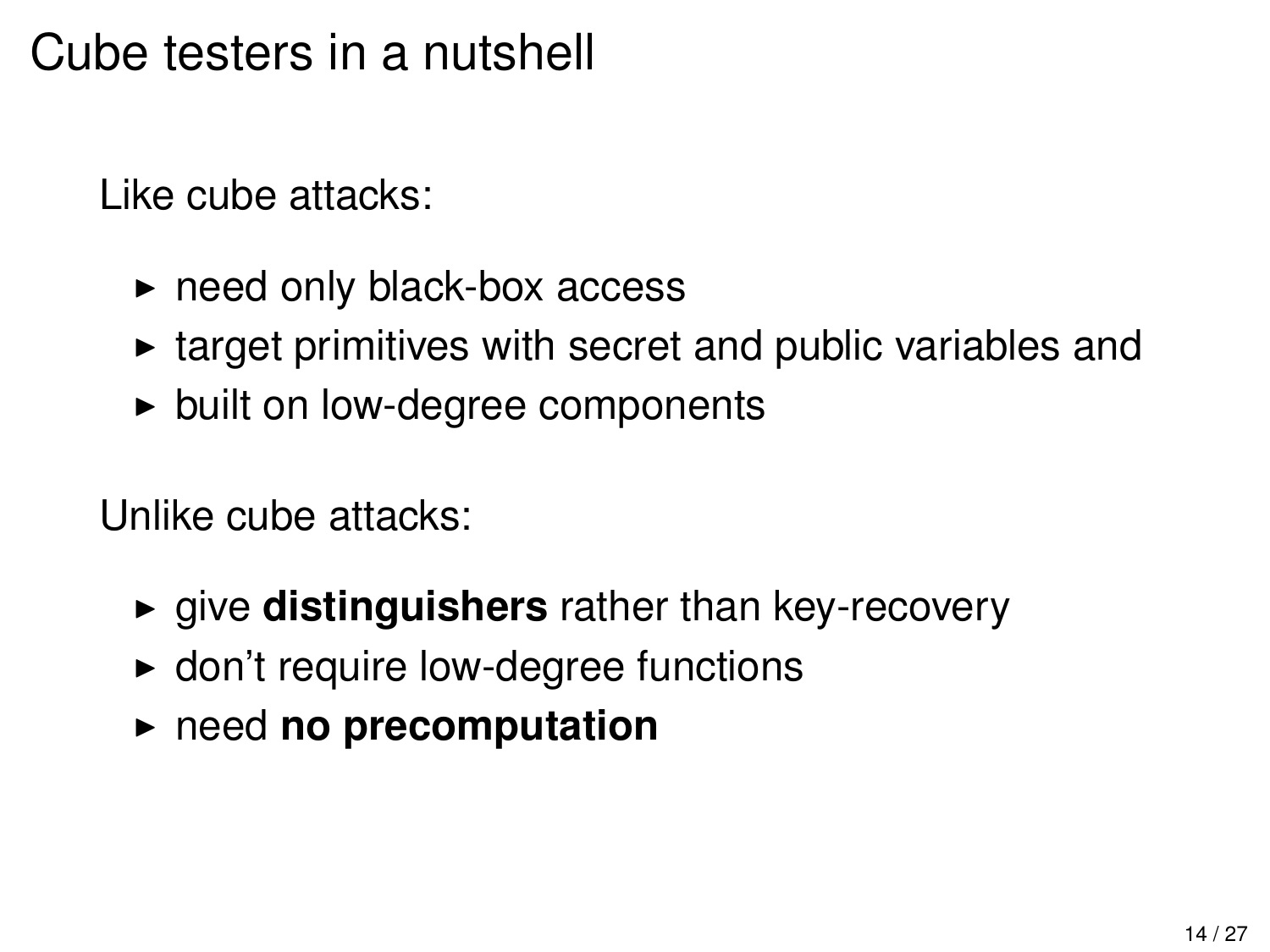### Basic idea

Detect structure (nonrandomness) in the superpoly, using **algebraic property testers**

A tester for property P on the function *f*:

- $\blacktriangleright$  makes (adaptive) queries to *f*
- $\blacktriangleright$  accepts when *f* satisfies  $\mathcal P$
- $\blacktriangleright$  rejects with bounded probability otherwise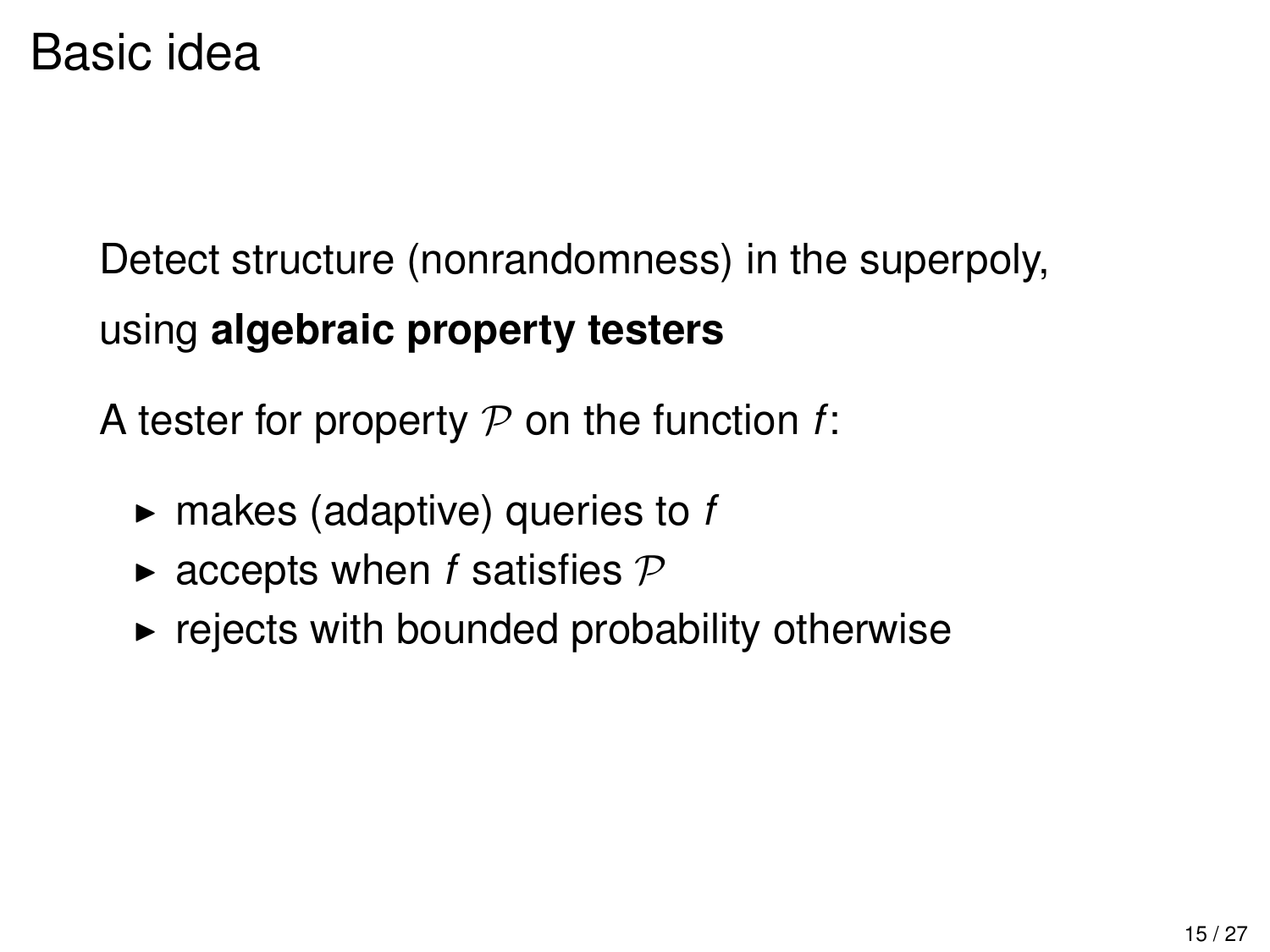### Examples of efficiently testable properties

- $\blacktriangleright$  balance
- $\blacktriangleright$  linearity
- $\blacktriangleright$  low-degree
- $\blacktriangleright$  constantness
- $\triangleright$  presence of linear variables
- $\triangleright$  presence of neutral variables

General characterization by Kaufman/Sudan, *STOC' 08*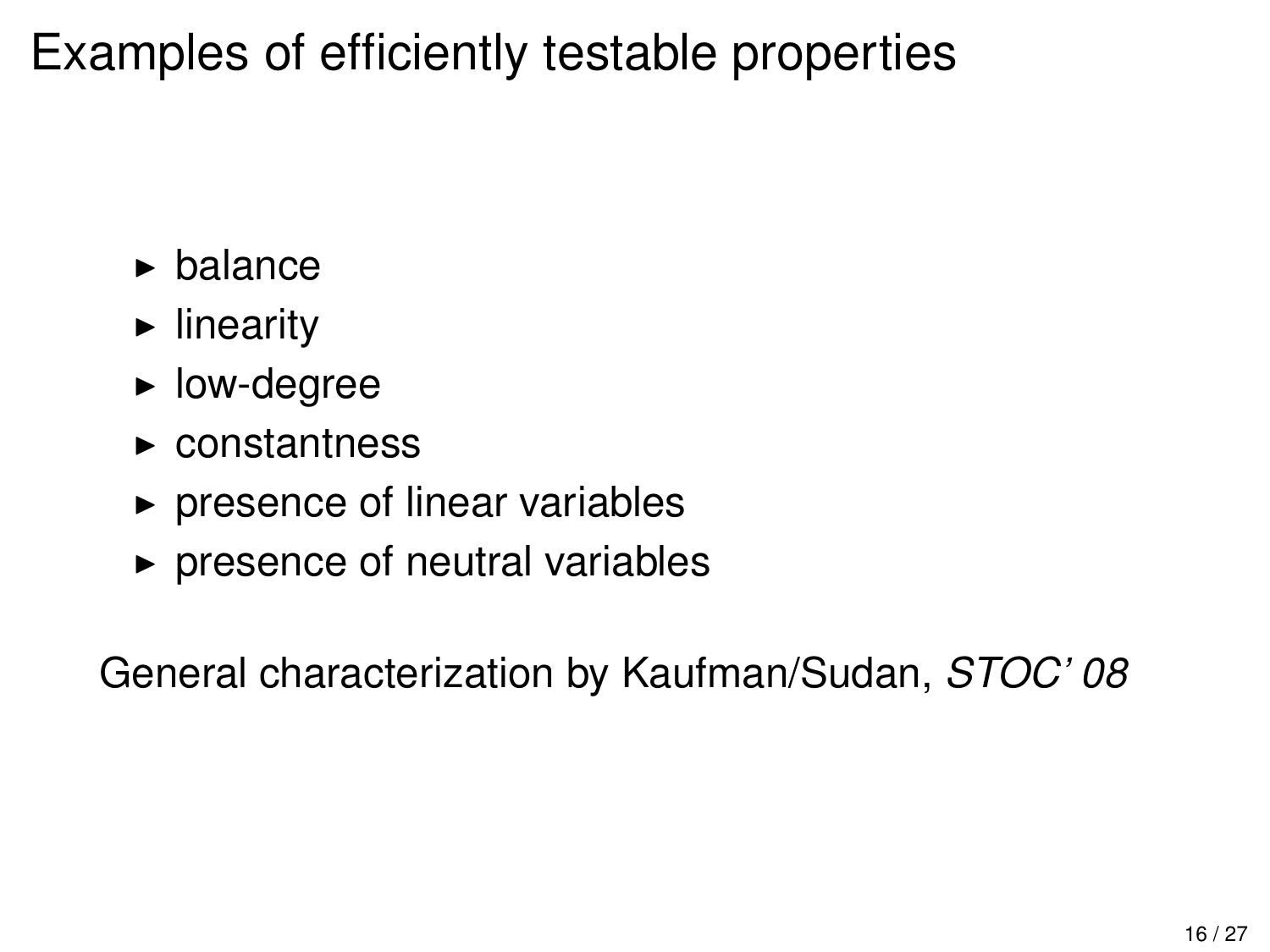Superpolys attackable by testing...

. . . **low-degree** (6)

 $\cdots$  +  $X_1X_2X_3(X_2X_3 + X_4X_2 + X_6X_9X_2X_3X_4X_5$ 

 $\dots$  **neutral variables**  $(x_6)$ 

 $\cdots + X_1X_2X_3X_4X_5 \cdot q(X_7, X_8, \ldots, X_{80}) + \cdots$ 

 $\dots$  linear variables  $(x_6)$ 

 $\cdots$  +  $x_1x_2x_3x_4x_5 \cdot (x_6 + g(x_7, x_8, \ldots, x_{80})) + \cdots$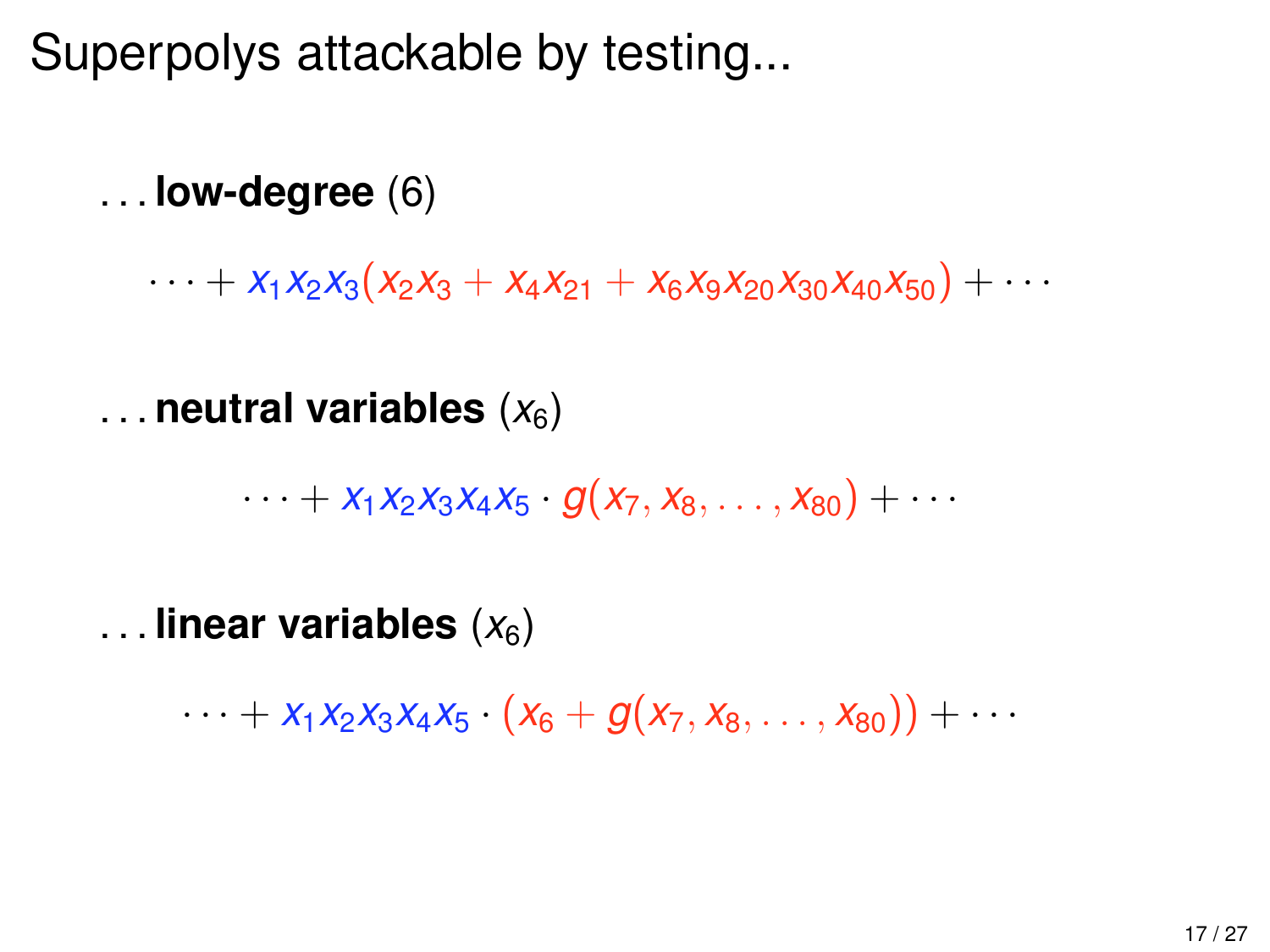# **Results**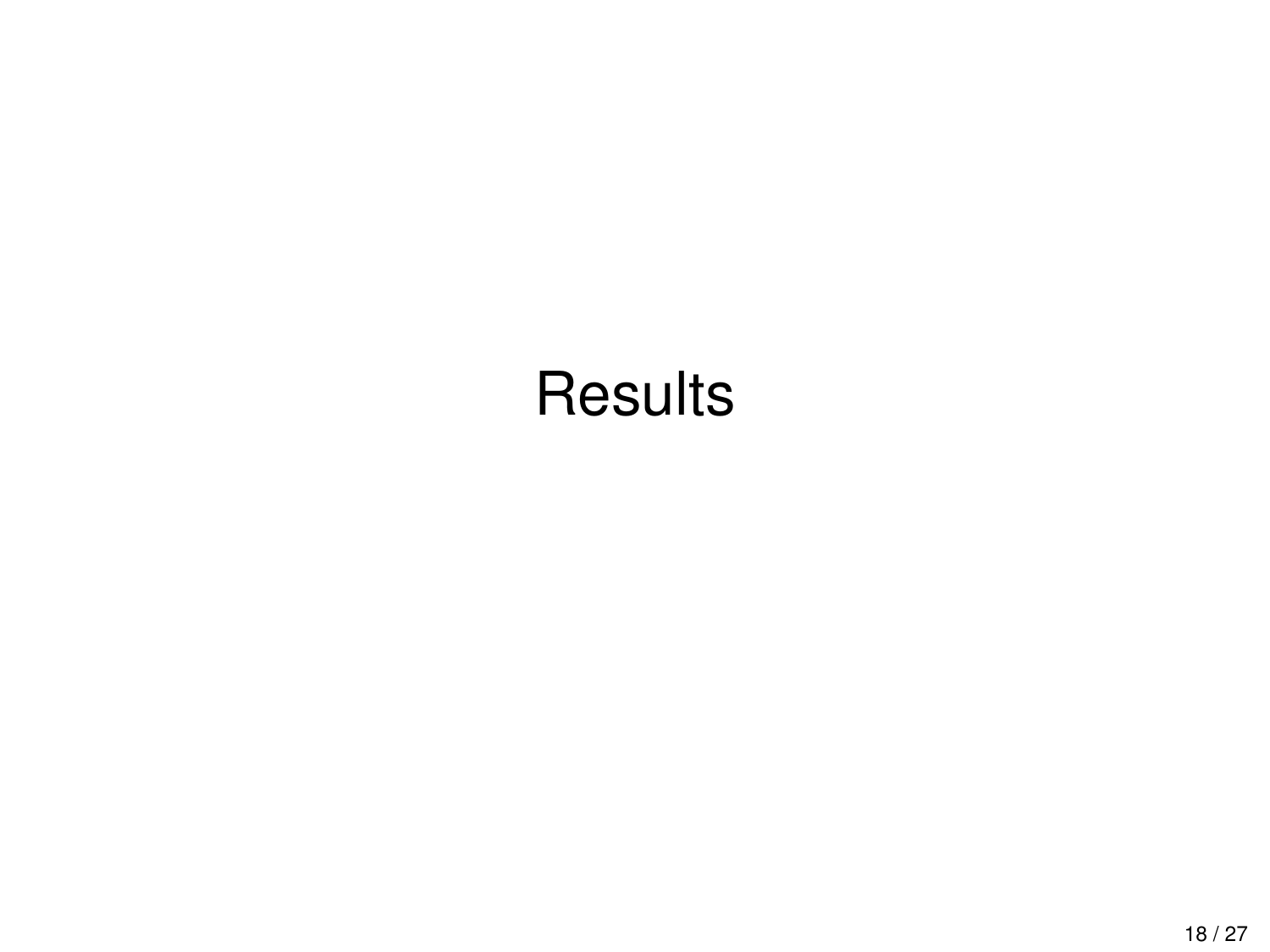Presented by Rivest at CRYPTO 2008 Submitted to the SHA-3 competition

- $\blacktriangleright$  quadtree structure
- $\triangleright$  construction RO-indifferentiable
- $\blacktriangleright$  low-degree compression function
- ► at least 80 rounds
- $\triangleright$  best attack by the designers: 12 rounds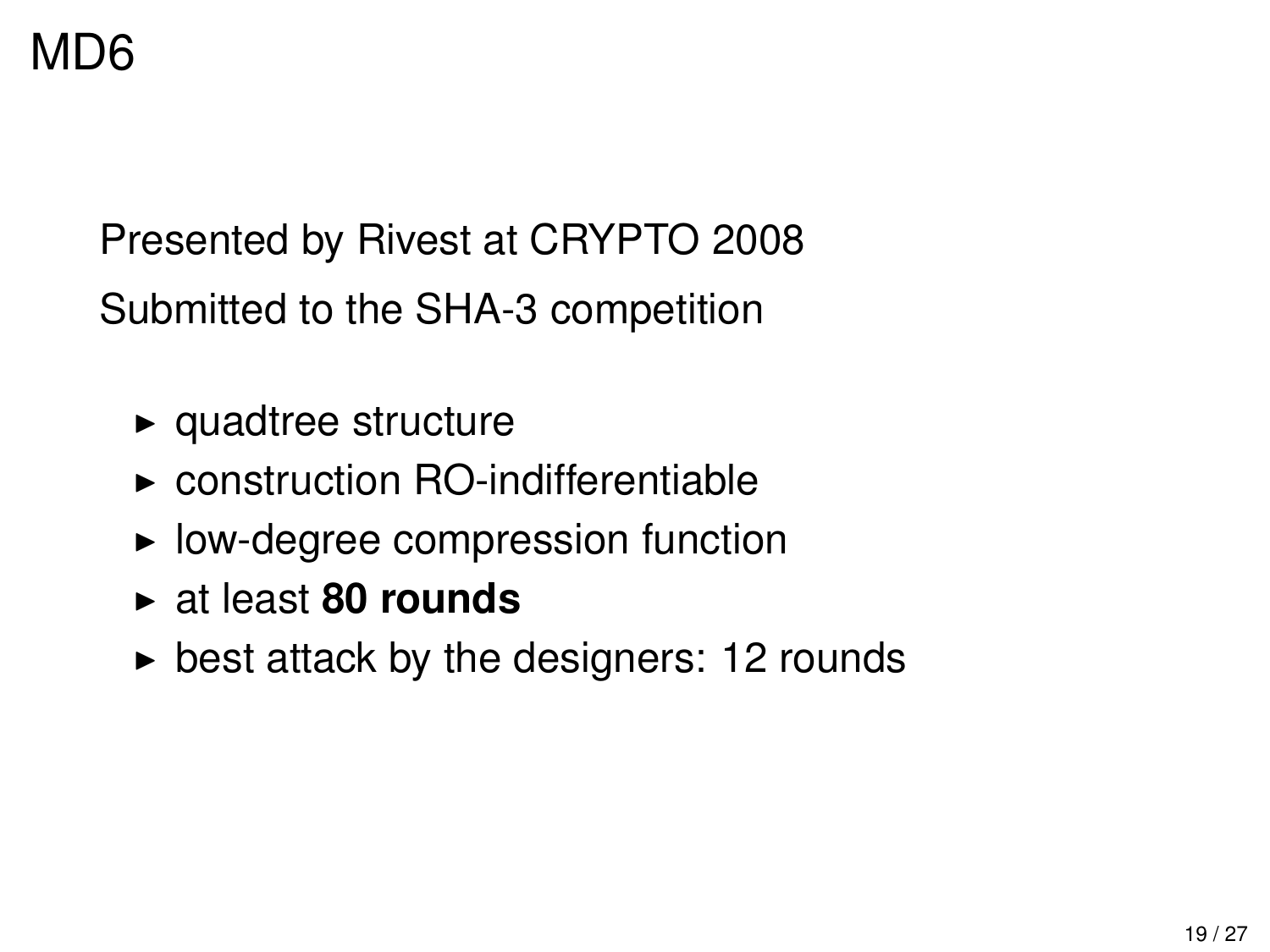### MD6's compression function

$$
\{0,1\}^{64\times 89} \mapsto \{0,1\}^{64\times 16}
$$

Input: 64-bit words  $A_0.A_1, \ldots, A_{88}$ 

Compute the *A<sup>i</sup>* 's with the recursion

$$
x \leftarrow S_i \oplus A_{i-17} \oplus A_{i-89} \oplus (A_{i-18} \wedge A_{i-21}) \oplus (A_{i-31} \wedge A_{i-67})
$$
  

$$
x \leftarrow x \oplus (x \gg r_i)
$$
  

$$
A_i \leftarrow x \oplus (x \ll \ell_i)
$$

- $\triangleright$  round-dependent constant  $S_i$
- $\rightarrow$  quadratic step, at least 1280 steps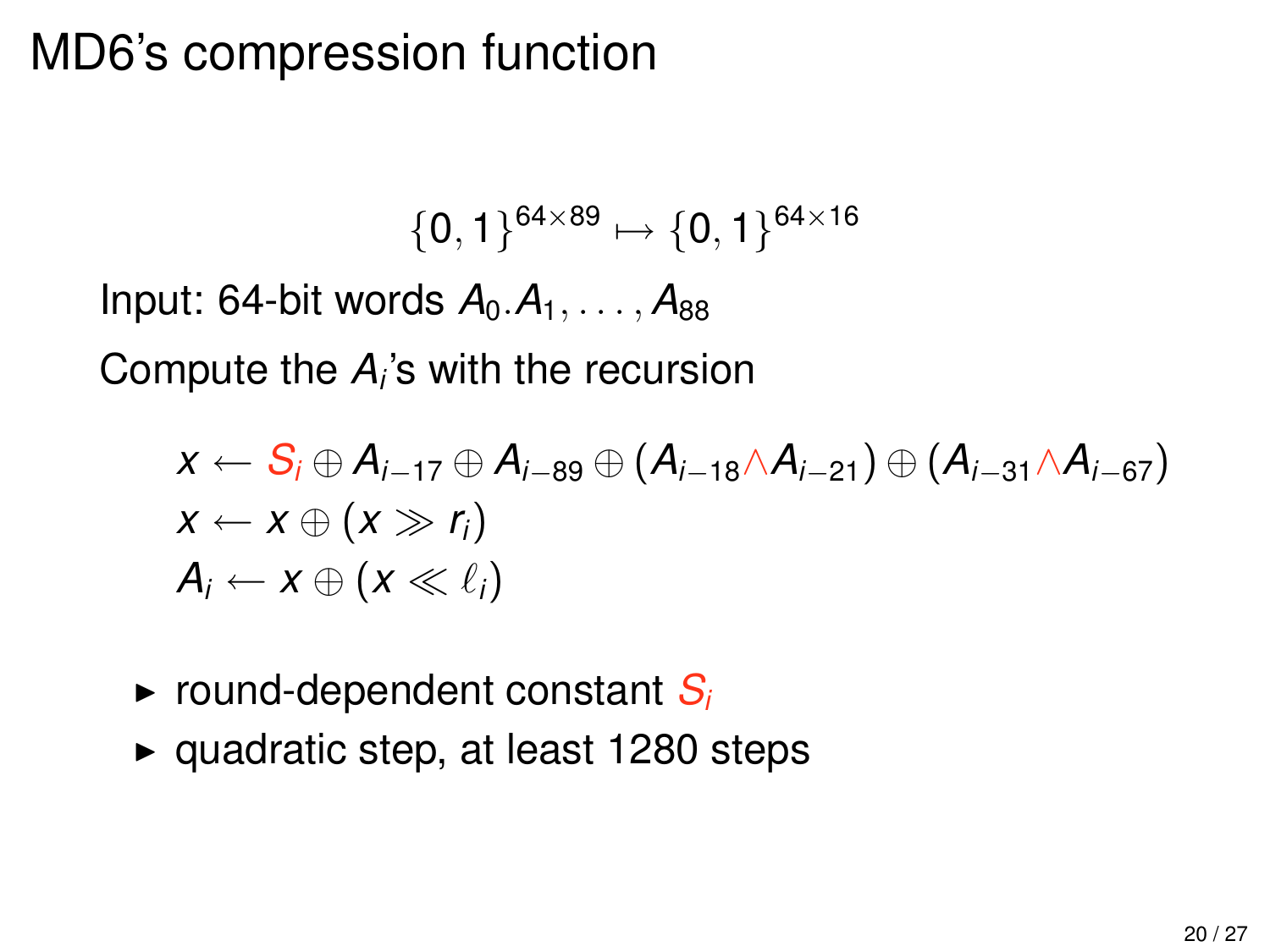### Results on MD6

Cube attack (key recovery)

- on the **14-round** compression function
- $\blacktriangleright$  recover any 128-bit key
- ► in time  $\approx 2^{22}$

Cube testers (testing balance)

- ► detect nonrandomness on 18 rounds
- $\blacktriangleright$  detect nonrandomness on 66 rounds when  $S_i = 0$
- ► in time  $\approx$  2<sup>17</sup>, 2<sup>24</sup>, resp.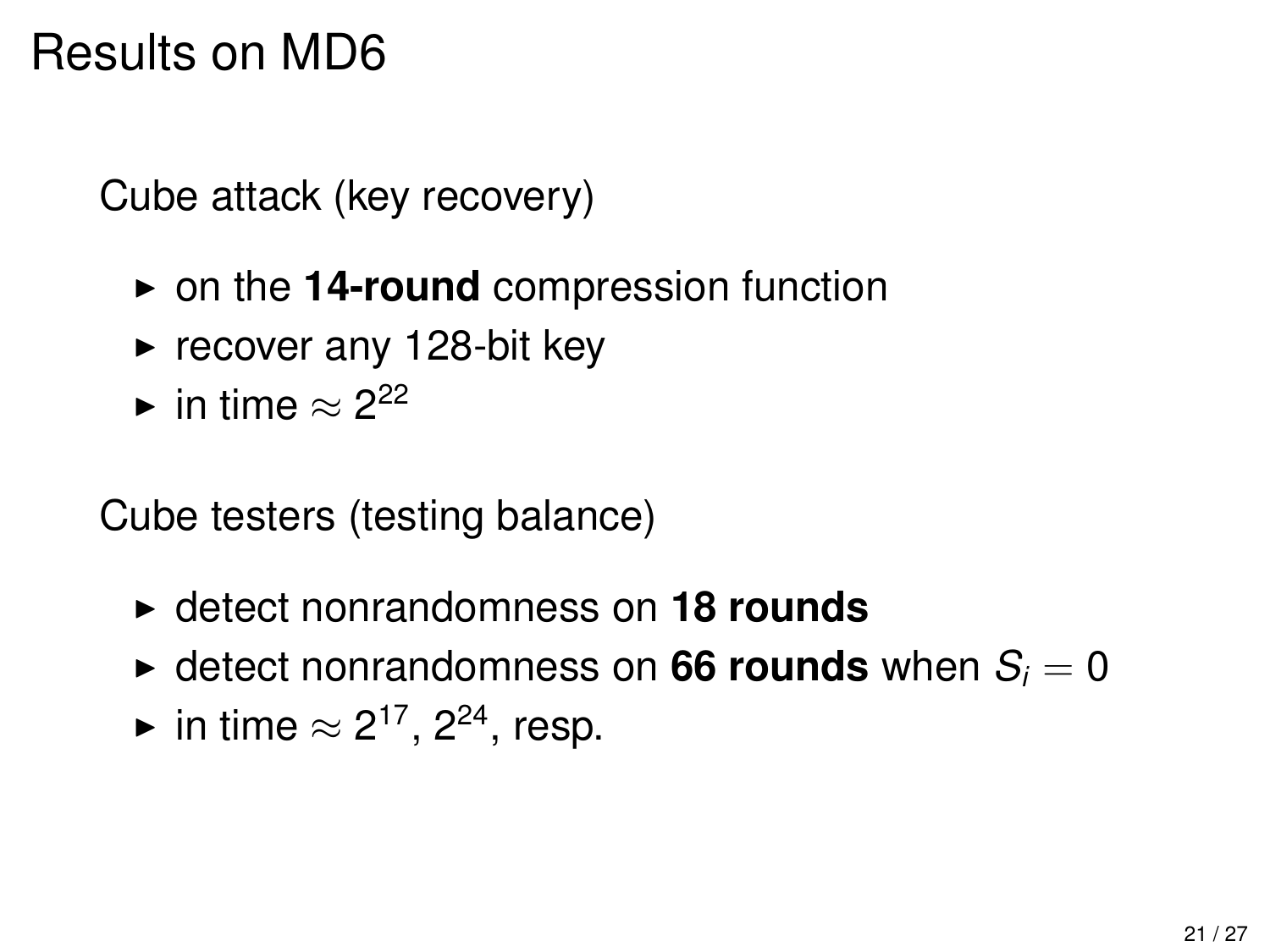### Trivium

Stream cipher by De Cannière and Preneel, 2005 eSTREAM HW portfolio

- $\triangleright$  80-bit key and IV
- $\triangleright$  3 quadratic NFSRs
- $\blacktriangleright$  1152 initialization rounds
- $\triangleright$  best attack on 771 rounds (cube attack)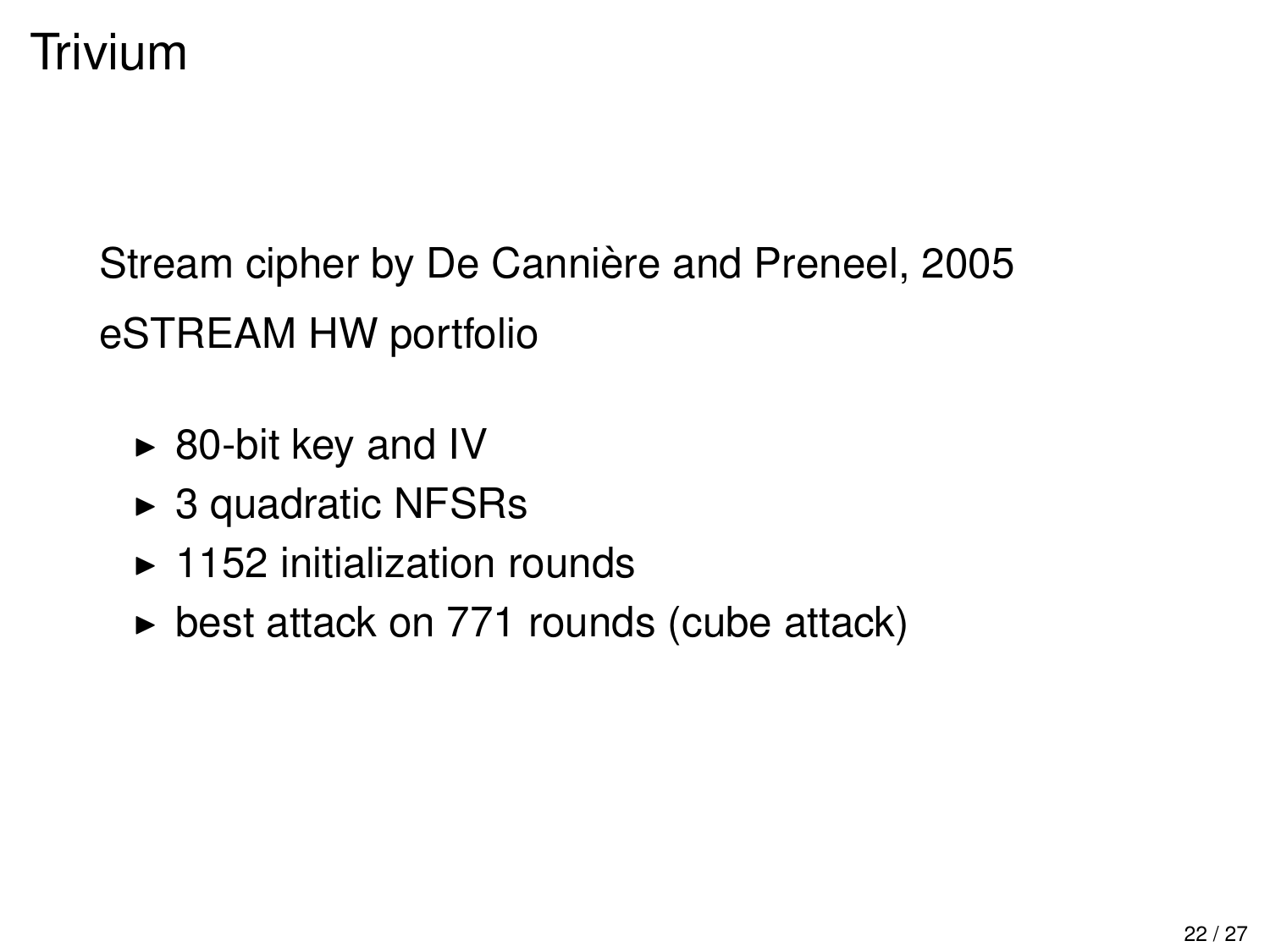### Cube testers on Trivium

Test the presence of **neutral variables**

Distinguishers (only choose IVs)

- $\blacktriangleright$  2<sup>24</sup>: 772 rounds
- $\blacktriangleright$  2<sup>30</sup>: 790 rounds

Nonrandomness (assumes some control of the key)

- $\blacktriangleright$  2<sup>24</sup>: 842 rounds
- $\blacktriangleright$  2<sup>27</sup>: 885 rounds

Full version: 1152 rounds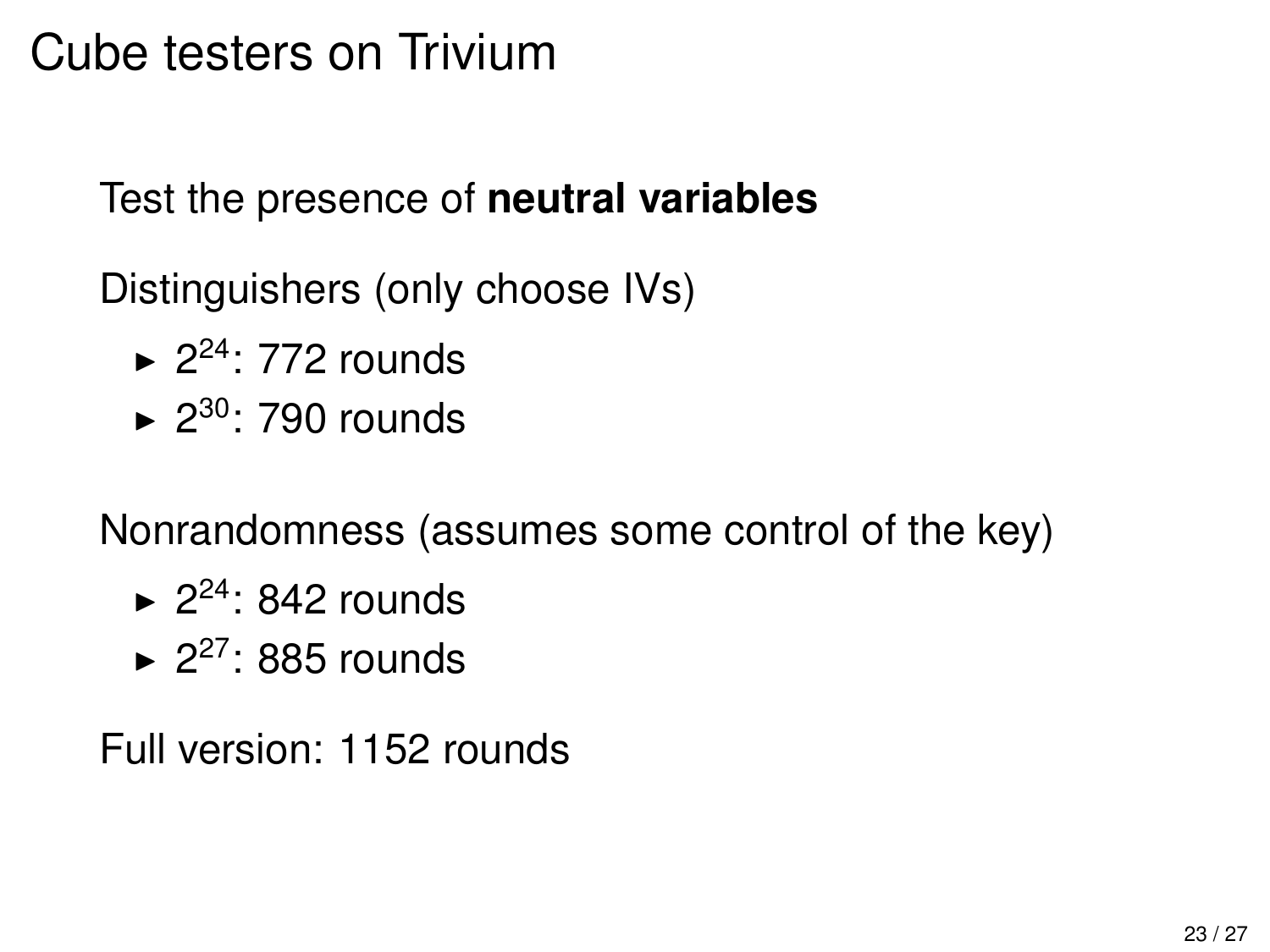# **Conclusions**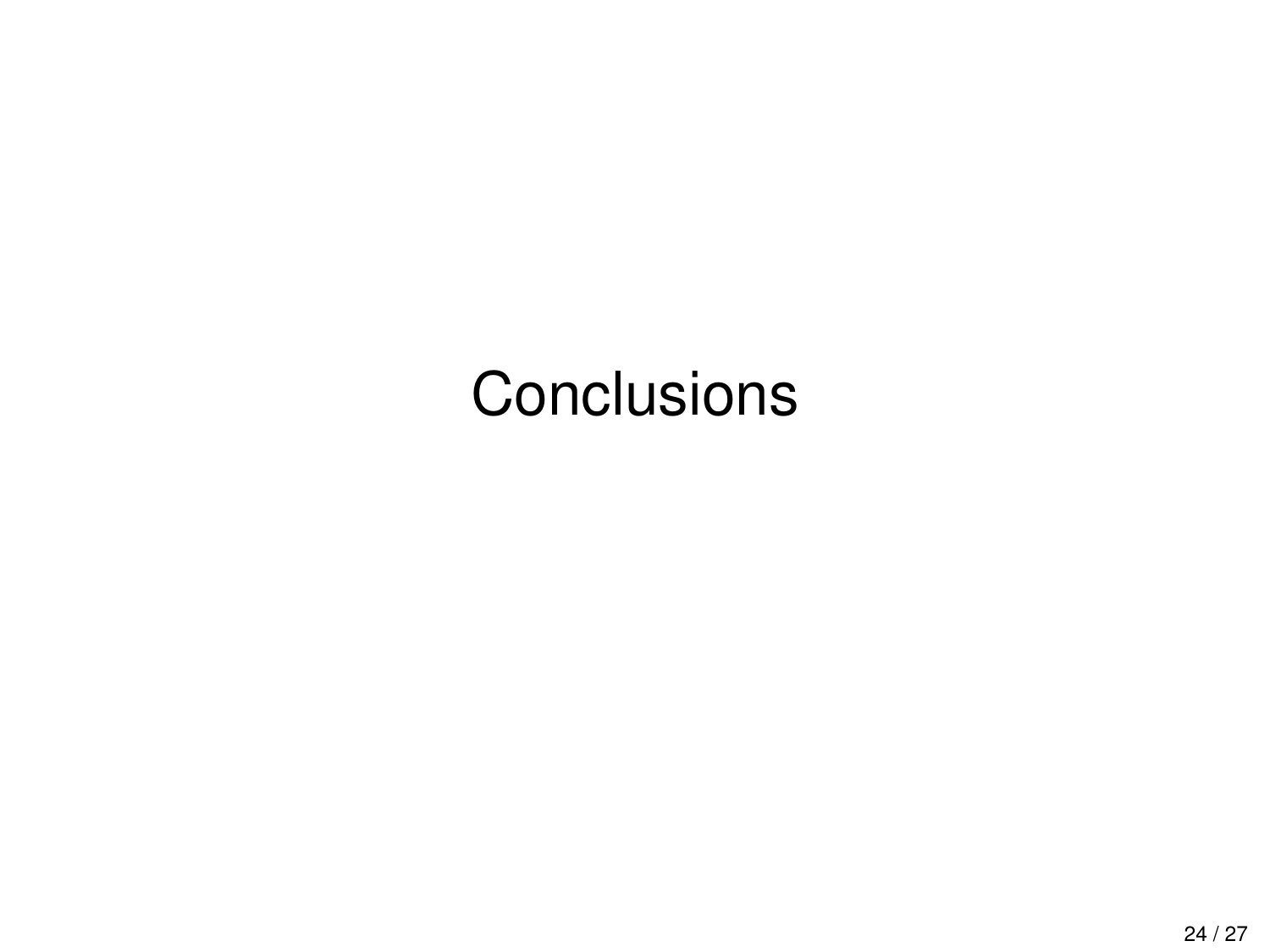### Cube testers

 $\triangleright$  more general than classical cube attacks

+

- $\blacktriangleright$  no precomputation
- $\blacktriangleright$  "polymorphic"

- $\triangleright$  only gives distinguishers
- $\triangleright$  only finds feasible attacks
- $\triangleright$  relevant for a minority of functions (like cube attacks)

–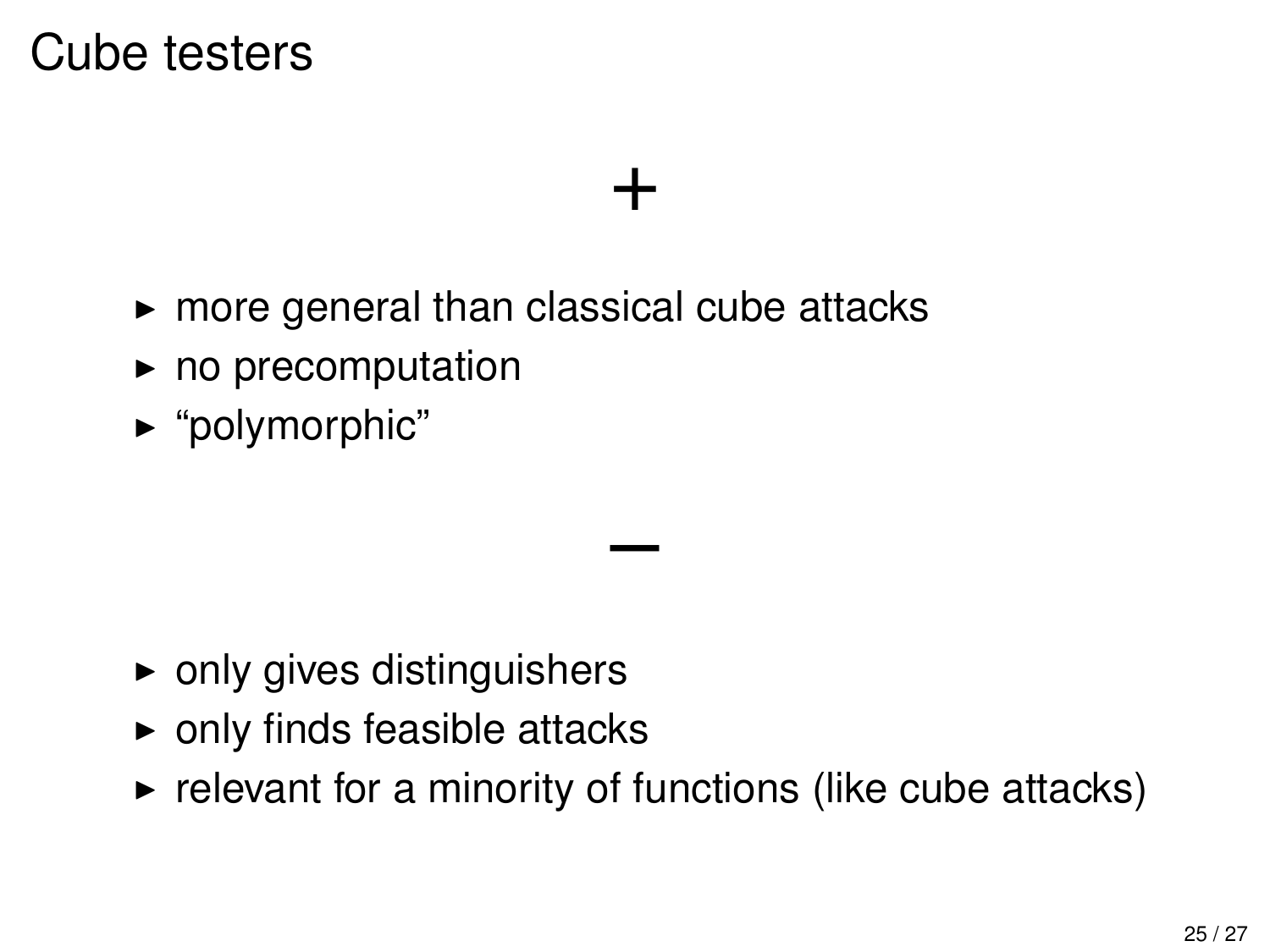How to predict the existence of unexpected properties?

How to find the best cubes?

Attack on (reduced versions of) other algorithms: Grain, ESSENCE, Keccak, Luffa, Shabal,. . .